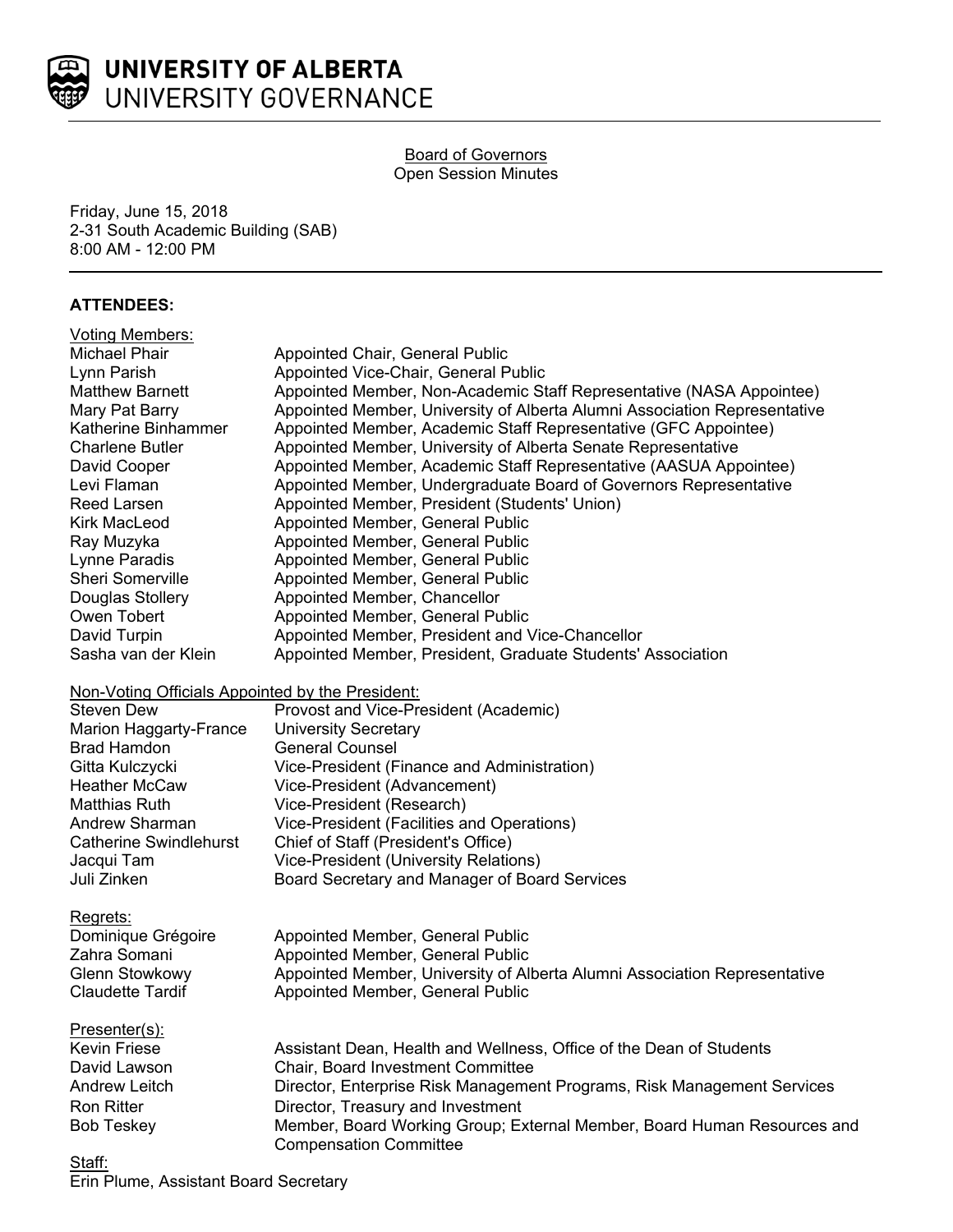# **OPENING SESSION**

1. Chair's Session

*Presenter(s)*: Michael Phair

## 1a. Call to Order and Confirmation of Quorum

*Presenter(s)*: Michael Phair

The Board Secretary confirmed that the attendance constituted quorum. The Chair called the meeting to order at  $8:00a \, m$ 

## 1b. *Approval of Open Session Agenda*

Materials before members are contained in the official meeting file.

# *Presenter(s)*: Michael Phair

The Chair reminded members of changes that had been distributed earlier in the week:

- A revised Open Session agenda noting the addition of Item 1di: *Establishment of Board Ad Hoc Group for 2018 Board Strategic Retreat*
- Material for Item 1di: *Establishment of Board Ad Hoc Group for 2018 Board Strategic Retreat*
- Material for Item 7a: *Report and Recommendations of the Board Working Group 2018*

The motion was moved and seconded.

THAT the Board of Governors approve the revised Open Session agenda, as amended.

**CARRIED**

## 1bi *Review of Consent Agenda*

## *Presenter(s)*: Michael Phair

The Chair invited members to inform him if there were any requests to remove an item from the Open Session Consent Agenda, noting that he had received a request to pull Item 4q - *Report of the Non-Academic Staff Association* off the consent agenda. There were no further requests to remove items.

## 1c. Conflict of Interest - Opportunity for Declaration

*Presenter(s)*: Michael Phair

The Chair made note of the following:

- The University of Alberta has policy and procedure in place for Conflict of Interest and Conflict of Commitment, and Board members make annual disclosures.
- In addition, Board members must declare any conflict related to the Board Agenda of each meeting and, in the event of such conflict, absent themselves from the discussion and voting on the item.
- The *Post-secondary Learning Act*, Section 16(5) states that: The members of the board must act in the best interests of the university.

The Chair invited members to declare conflicts of interest related to the Open Session Agenda of the meeting. Seeing no declarations, the Chair declared the question asked and answered.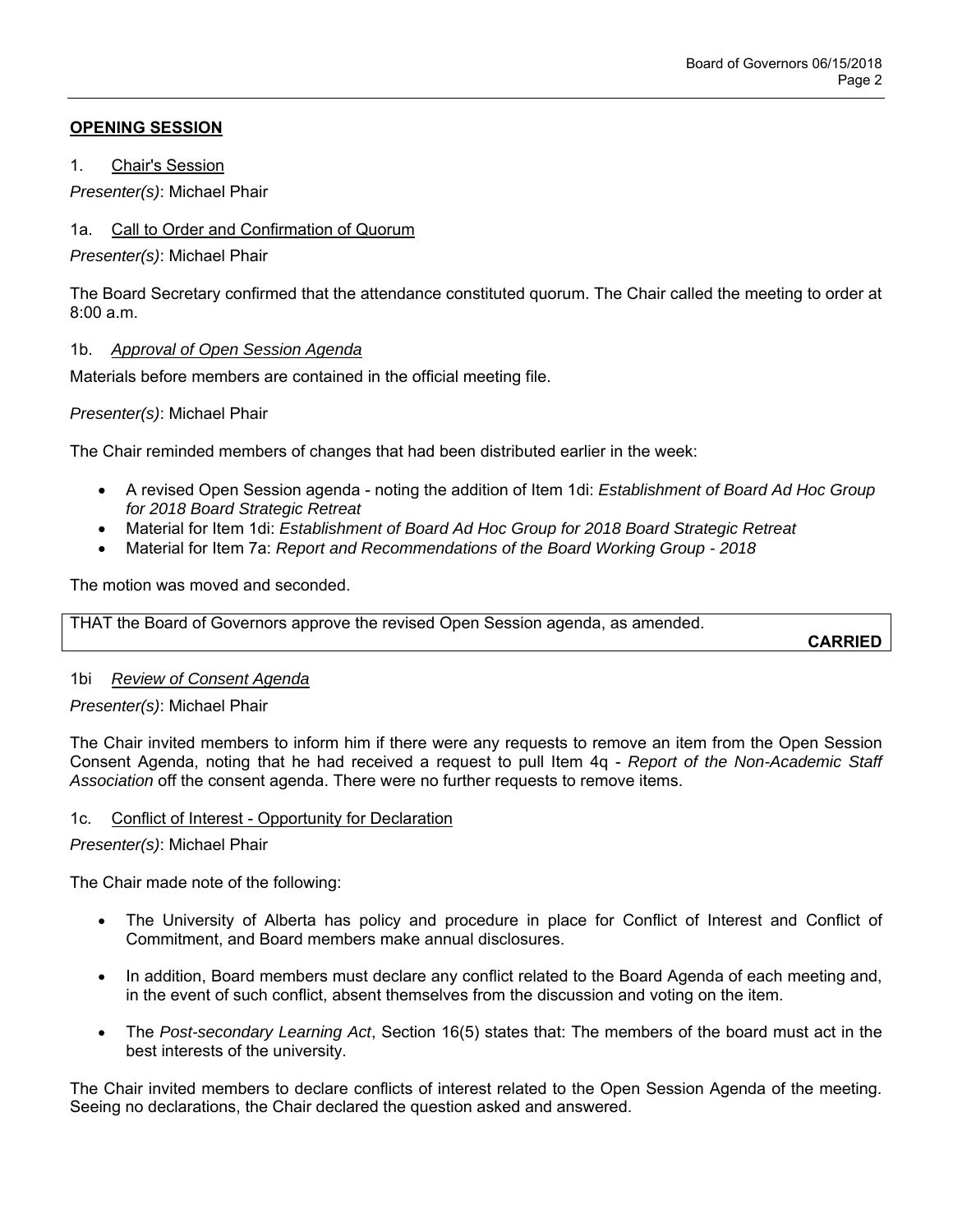## 1d. Chair's Remarks

#### *Presenter(s)*: Michael Phair

The Chair welcomed members and guests and acknowledged all Indigenous peoples and the traditional lands on which the Board was gathered.

He noted that the Board had held its annual recognition dinner the night before to honour the Board's outgoing and retired members and expressed his appreciation for those remarkable individuals and their work on the Board and its committees.

The Chair also congratulated Sheri Somerville on Citie Ballet's new name, Ballet Edmonton, and recent partnership with MacEwan University.

Finally, he thanked those Board members who had participated in convocation over the past few weeks, noting the importance of convocation to a university.

At the Chair's request, Mr Hamdon provided the Board with an update on the University of Alberta's draft Codes of Conduct that were last shared with the Board for information in May and had since been submitted to the Alberta Ethics Commissioner for review. Mr Hamdon indicated that he had received preliminary feedback from the Ethics Commissioner and would be resubmitting draft documents based on that feedback before the August deadline. He reminded members that final documents would still come forward for approval by the Board.

#### 1di Establishment of a Board Ad Hoc Group for the 2018 Board Strategic Retreat

Materials before members are contained in the official meeting file.

#### *Presenter(s)*: Michael Phair

*Purpose of the Proposal*: To approve the establishment and membership of an Ad Hoc Group on the 2018 Board Strategic Retreat to determine a framework and finalize discussion topics for the 2018 Board Strategic Retreat (September 6 and 7, 2018).

#### *Discussion*:

The Chair reminded members that at the May Board meeting, the Board had discussed holding a retreat in September as well as possible topics for that retreat. He informed the Board that, with that guidance, he was proposing the establishment of an ad hoc group of Board members to finalize the retreat framework and discussion topics.

The motion was moved and seconded.

THAT the Board of Governors, on the recommendation of Board Chair, Michael Phair, establish an Ad Hoc Group for the 2018 Board Strategic Retreat, as outlined in the documentation before members.

**CARRIED**

## 2. *Report of the President*

Materials before members are contained in the official meeting file.

*Presenter(s)*: David Turpin; Kevin Friese; Andrew Leitch

*Purpose of the Proposal*: For information / discussion.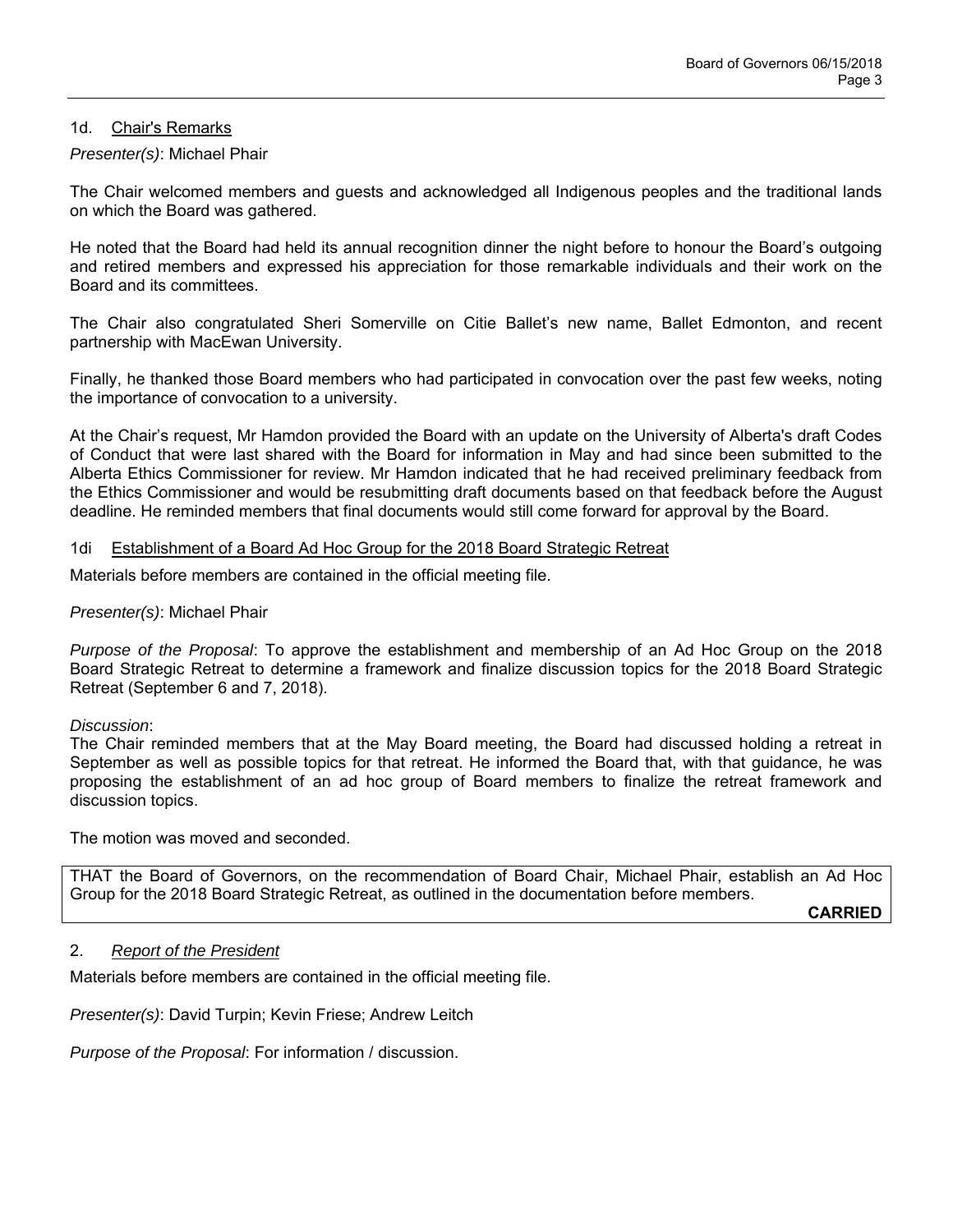# *Discussion*:

In addition to his written report, the President provided verbal remarks on: recent convocation ceremonies and the university's honorary degree recipients; the 2018 Griffin Poetry Prize winning book *This Wound is a World* by Billy-Ray Belcourt, copies of which were distributed to Board members as summer reading; his recent travel to China to pursue opportunities for future academic research partnerships and meet with alumni and donors; and a progress update on *For the Public Good*, which will be posted to the strategic plan's website.

At the President's invitation, Mr Friese and Mr Leitch provided the Board with an update from the Cannabis Working Group (CWG), noting that the CWG had completed its work, with 19 recommendations to guide the use of cannabis on campus, including the limitation of cannabis smoking and vaping to specific campus locations. They reminded the Board that the university was still awaiting final decisions from municipal and federal governments before finalizing its own recommendations, and responded to questions from Board members regarding: the consumption and growth of cannabis in residences; whether these recommendations included consumption by oils; how these recommendations would impact visitors to campus; whether consideration would be given to temporary, event-specific restrictions; whether the university was conducting cannabisrelated research; and whether or not the university's regulations would include exemptions for medical use.

Dr Dew and Wendy Rodgers, Deputy Provost, responded to a member's request for an update on the institutionwide Equity, Diversity and Inclusion Scoping Group, as well as clarification on the meaning of "academic sustainability".

Following the President's update on *For the Public Good* initiatives, the Chair asked members to consider the Board Working Group's recommendation that the Board develop an annual outline of topics for discussion over the course of a year related to the objectives of *For the Public Good*, including topics concerning Board governance and institutional risk. He invited members to provide up to two suggestions for next year's discussion topics and indicated that the Board Working Group would consider those suggestions and work with senior administration to develop the 2018-19 outline of Board discussion topics.

## 3. *Report from the University Secretary*

*Presenter(s)*: Marion Haggarty-France

*Purpose of the Proposal*: For information / discussion.

## *Discussion*:

The University Secretary informed the Board of two pieces of "summer reading" she was providing for members: the Griffin Poetry Prize-winning poetry collection, *This Wound is a World,* by University of Alberta PhD student Billy-Ray Belcourt; and also the Association of Governing Board's publication, "Top Strategic Issues for Boards 2018-2019", which would be distributed to members in the coming months.

## **CONSENT AGENDA**

## 4. *Approval of the Consent Agenda*

Materials before members are contained in the official meeting file.

## *Presenter(s)*: Michael Phair

The Chair reminded members that he would be removing Item 4q, *Report of the Non-Academic Staff Association*, from the consent agenda.

#### *Action Items*

4a. Approval of the Open Session Minutes of May 11, 2018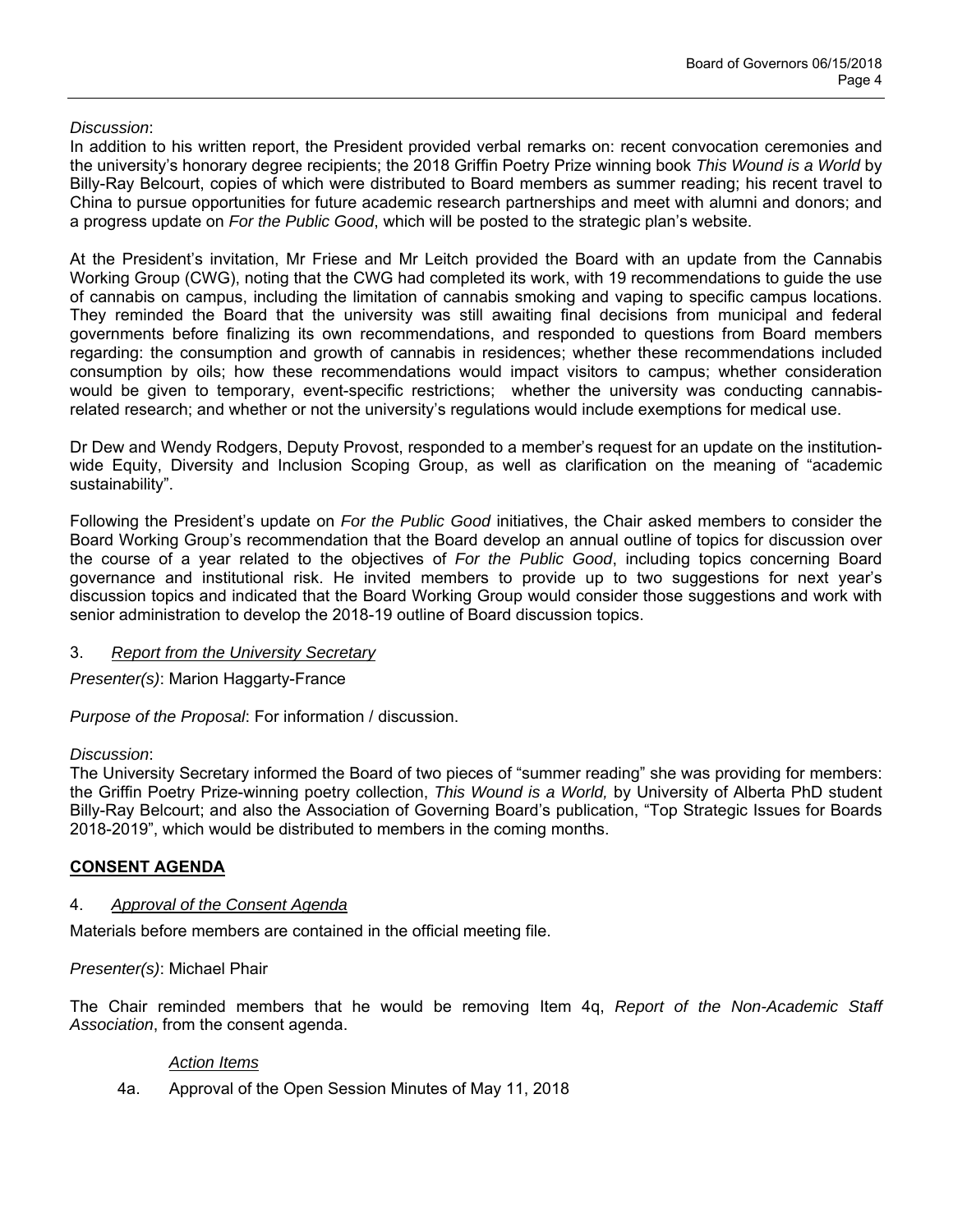- 4b. Approval of the Open Session Minutes of May 28, 2018
- 4c. *Report of the Learning and Discovery Committee*
- 4ci. Termination of Postgraduate Diploma in Health Promotion, School of Public Health
- 4cii. Termination of the Bachelor of Arts and Bachelor of Arts (Honors) in: Italian Studies; Russian Language and Literature; Ukrainian Folklore; Ukrainian Language and Literature; French and Italian; German and Scandinavian; Italian and Spanish; Russian and Ukrainian, Faculty of Arts
- 4ciii. Termination of the Bachelor of Arts Individualized Major and Minor, Faculty of Arts
- 4civ. Termination of the Bachelor of Arts, Bachelor of Arts (Honors), and the Certificate in Middle Eastern and African Studies (MEAS), Faculty of Arts
- 4cv. Termination of the Bachelor of Music routes of Music History, School Music, and World Music, Faculty of Arts
- 4d. *Report of the University Relations Committee*
- 4di. University of Alberta Annual Report to the Government of Alberta *Information Reports*
- 4e. Report of the Audit Committee
- 4f. Report of the Finance and Property Committee
- 4g. Report of the Human Resources and Compensation Committee
- 4h. Report of the Investment Committee
- 4i. Report of the Learning and Discovery Committee
- 4j. Report of the Safety, Health and Environment Committee
- 4k. Report of the University Relations Committee *Regular Reports*
- 4l. Chancellor's Report
- 4m. Alumni Association
- 4n. Students' Union
- 4o. Graduate Students' Association
- 4p. Association of Academic Staff
- 4q. Non-Academic Staff Association  *item removed*
- 4r. General Faculties Council
- 4s. Board Chair and Board Members Activity Report

The motion was moved and seconded.

THAT the Board of Governors approve the Open Session Consent Agenda, as amended.

**CARRIED**

## **DISCUSSION ITEMS**

## 4q. Non-Academic Staff Association Report

Materials before members are contained in the official meeting file.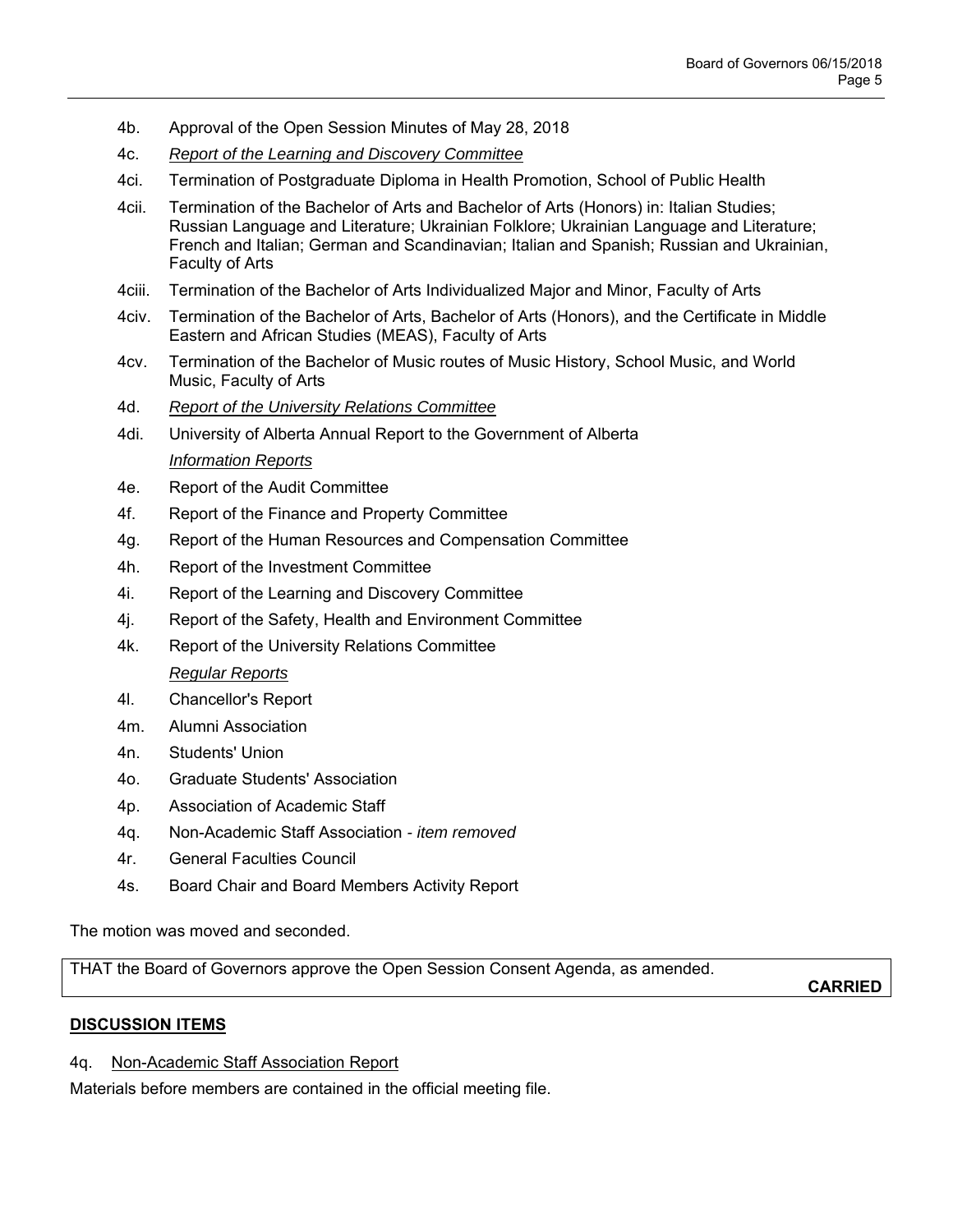## *Presenter(s)*: Matthew Barnett

## *Discussion*:

Mr Barnett provided an update on his report to the Board, informing members that the Non-Academic Staff Association (NASA) had recently voted to join the Alberta Federation of Labour. He also invited Board members to participate in the annual NASA pancake breakfast on July 18, 2018.

## 5. *Report of the Investment Committee*

# *Presenter(s)*: David Lawson

## 5a. Investment Committee Annual Report

Materials before members are contained in the official meeting file.

## *Presenter(s)*: David Lawson; Ron Ritter

# *Discussion*:

At the invitation of the Chair, Mr Lawson reviewed the Board Investment Committee's annual report to the Board, noting that the committee manages roughly \$2.3 billion of investments, of which \$1.4 billion are endowed assets and \$900 million are non-endowed assets. He indicated that the committee comprises dedicated, skilled and committed members and thanked the administrative team for keeping them on track.

Mr Lawson reminded members that the Board approved changes to the University Funds Investment Policy last June, including a dedicated section on responsible investment, and reviewed highlights from the annual report, including: \$38 million available for endowed program spending during the fiscal year; the University Endowment Pool's (UEP's) eight percent return, which outperformed its benchmark by 1 percent; the Non-Endowed Investment Pool's 2.9 percent return, which outperformed its benchmark by 0.9 percent; and the committee's commitment to responsible investing, noting that 94 percent of the UEP's externally managed assets were being invested with Environmental, Social, and Governance (ESG) issues taken into account.

Mr Lawson then briefed the Board on the committee's plans going forward, indicating that it planned to push into more private and alternative assets to increase diversification of the funds and would also be looking for a better understanding of the underlying sources of risk in the university's current investments.

Mr Lawson and Mr Ritter responded to questions from the Board regarding: the percentage of investments that hit the responsible investment targets; the university's intended timeline to meet its responsible investment target; the university's key performance indicators related to responsible investing; how the university can reach 100 percent in its responsible investments; and whether current spending returns are sufficient and, if not, how they are being addressed.

The Chair and President thanked Mr Lawson, Investment Committee members, and administration for their work over the past year.

# **ACTION ITEMS**

6. *Report of the Learning and Discovery Committee*

*Presenter(s)*: Lynne Paradis

## 6a. University of Alberta Comprehensive Institutional Plan (CIP) (2018-2021)

Materials before members are contained in the official meeting file.

*Presenter(s)*: Steven Dew; Matthias Ruth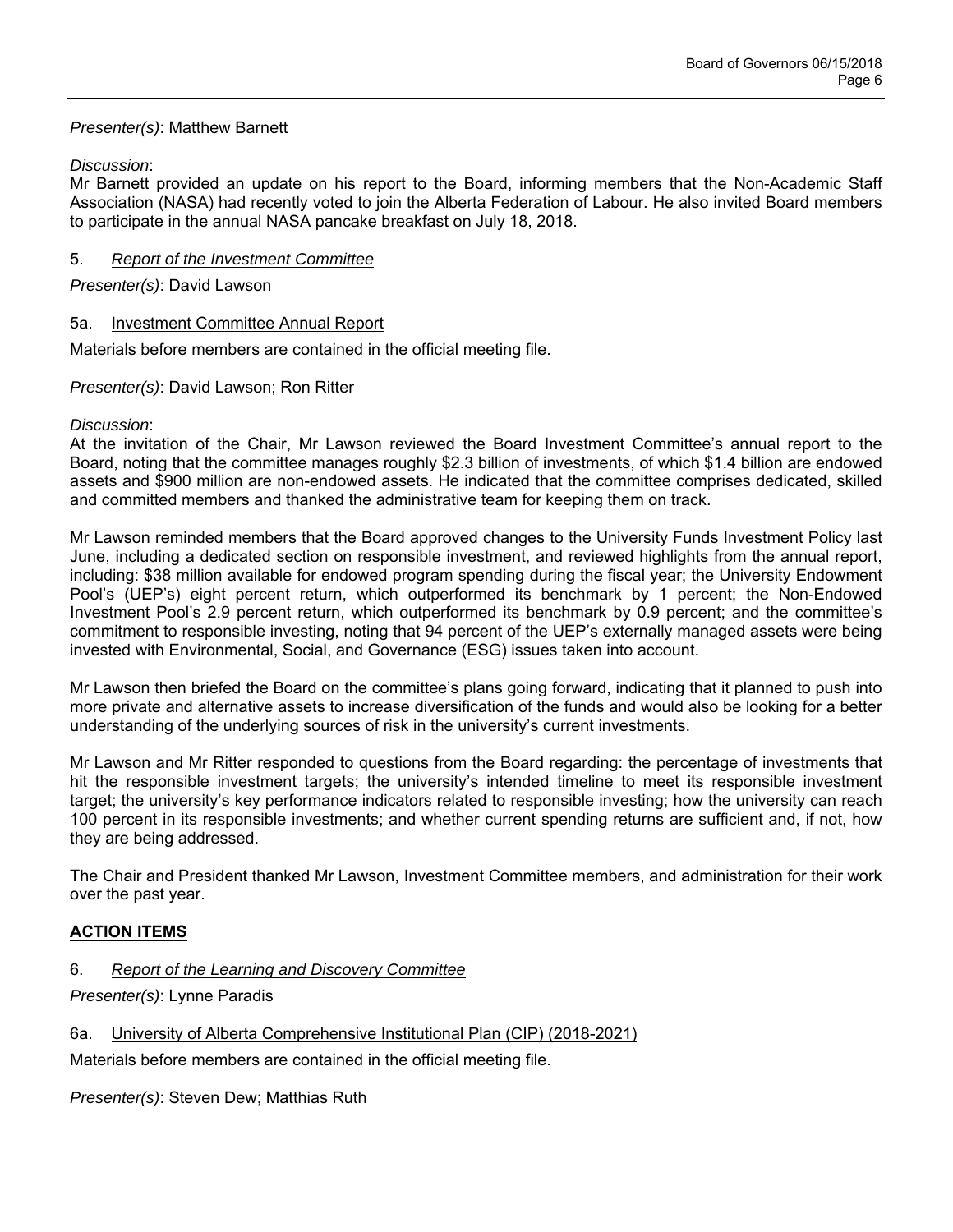*Purpose of the Proposal*: To approve the text of the *University of Alberta Comprehensive Institutional Plan (2018 - 2021)*, understanding that the 2018-2019 Consolidated Budget and the 2018-2019 Capital Plan components, were previously approved by the Board of Governors at its March 16, 2018 meeting.

## *Discussion*:

Dr Paradis introduced the item, and the Board Chair reminded members that while the budget and capital plan were included as part of the CIP, those components had been previously approved by the Board in March, and the current proposal was to approve the remaining learning and research portions of the document.

Dr Dew responded to a question from the Board regarding whether it was possible to make the document more streamlined, efficient, and meaningful in the future.

The motion was moved and seconded.

*WHEREAS the University of Alberta 2018-2019 Consolidated Budget and the 2018-2019 Capital Plan were previously approved by the Board of Governors on March 16, 2018,* 

THAT the Board of Governors, on the recommendation of the Board Learning and Discovery Committee:

- approve the *University of Alberta Comprehensive Institutional Plan (2018 2021) (CIP)*, as set forth in Attachment 1, and
- authorize administration to make any other editorial changes to the CIP, as needed, as long as the changes do not have the force of policy.

**CARRIED**

#### 7. *Report of the Board Chair*

*Presenter(s)*: Michael Phair

## 7a. Report and Recommendations of the Board Working Group – 2018

Materials before members are contained in the official meeting file.

*Presenter(s)*: Michael Phair

*Purpose of the Proposal*: To seek Board of Governors endorsement of the Report and Recommendations of the Board Working Group - 2018 and approval of the recommendations made by the Board Working Group following its review of Board of Governors' processes, structure and role in providing strategic oversight, insight and foresight with a goal of governance excellence in support of the university's institutional strategic plan.

#### *Discussion*:

The Chair introduced the item, reminding members that this process had originated from the 2017 Board Strategic Retreat, following which the Board Working Group was formed and spent eight months considering how to effectively realign board governance at the University of Alberta, with a goal of governance excellence in support of the university's institutional strategic plan.

He thanked members of the Board Working Group: Mary Pat Barry, David Cooper, Lynn Parish, Bob Teskey, and Marina Banister; those members of senior administration who had offered advice throughout the process, particularly President Turpin and Brad Hamdon; and members of the Board for their input and support throughout the process.

The Chair then reviewed the recommendations before the Board, and he and Board Working Group members responded to questions from the Board regarding: why not all Board committees had recommended changes;